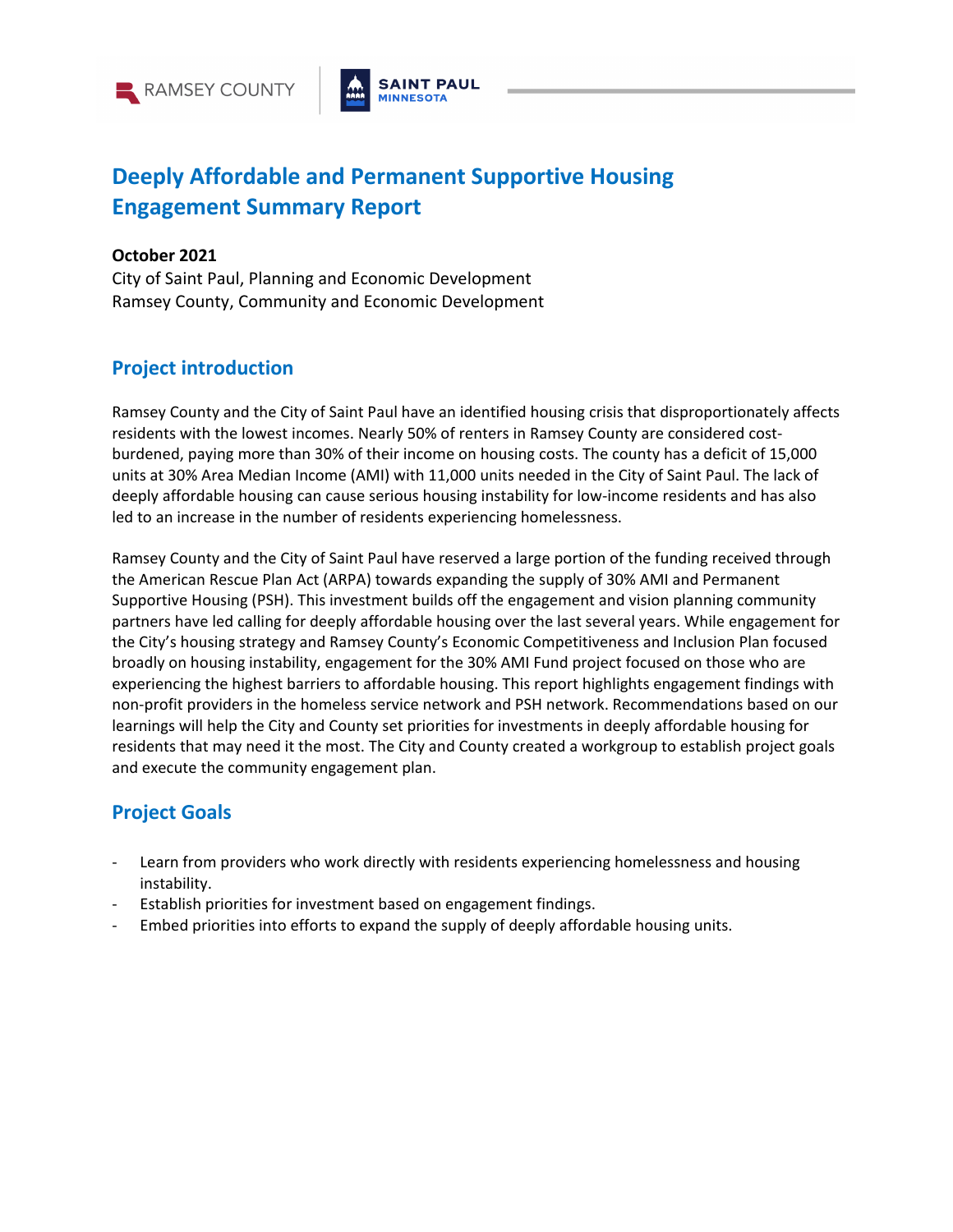# **Methods**

The staff workgroup developed a community engagement plan that focused on four strategies: a review of existing reports and data, targeted interviews, survey research, and engagement at current housing meetings. The workgroup had approximately two months to develop and execute the engagement plan.

**Compile and review existing evaluation reports and data.** Community and provider expertise is well documented in numerous existing evaluation reports. This review allowed the workgroup to learn from past engagement processes that highlighted different parts of the housing continuum in Saint Paul, Ramsey County, and the State of Minnesota.

- Youth Provider Interview Report: Infrastructure to Address Youth Homelessness (Ramsey County, 2021).
- Housing Stability Community Engagement Report (Ramsey County, 2020).
- Heading Home Ramsey 2020 Homeless Needs Assessment (Ramsey County, 2020).
- Coordinated Entry in Ramsey County: An Evaluation (Ramsey County, 2020).
- 2018 Minnesota Homeless Study, Ramsey County Characteristics and Trends (Wilder Research, 2020).
- City of Saint Paul 2040 Comprehensive Plan (2020).
- Ramsey County Economic Competitiveness and Inclusion Plan (2020).
- Fair Housing Convenings: Tenant Protections Policy Engagement (City of Saint Paul, 2019).
- Re-directing Users of Shelter to Housing Program Evaluation (Ramsey County, 2018).
- Working with Older Adults Experiencing Homelessness (Catholic Charities, 2018).
- It's Important to Hear and Learn from Youth Experiencing Homelessness in the Twin Cities (Khalique Rogers, Meghan JaKa &Thomas E Kottke, MinnPost, 2021).
- Market Watch: Saint Paul Trends in the Unsubsidized Multifamily Rental Market (Minnesota Housing Partnership, 2018).

**Targeted Interviews.** The workgroup conducted 9 interviews with housing and service providers. Providers were selected based on the clients they serve, with a specific focus on those that served communities of color, with particular focus on reaching providers that serves, African American, American Indian, and immigrant residents, and youth.

- Ain Dah Yung Center.
- Avivo.
- Catholic Charities.
- Comunidades Latinas Unidas en Servicio (CLUES).
- Face to Face.
- Handy Help LLC.
- Model Cities.
- Metro Transit's Homeless Action Team.
- Ujamaa Place.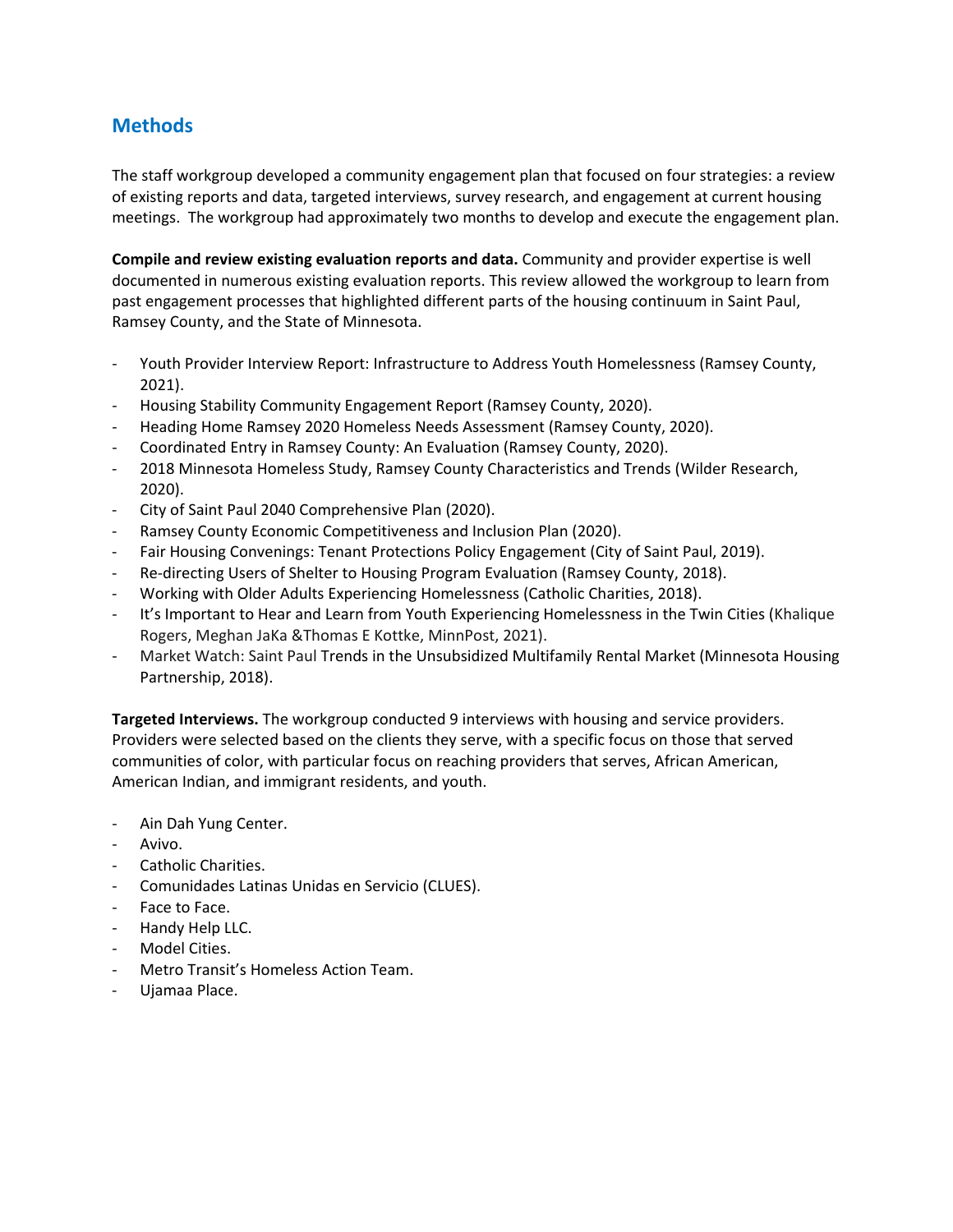**Presentations at existing meetings.** Staff attended seven large group meetings where housing providers, service providers, and staff from other governmental agencies already meet. This was an opportunity to explain the project, gather feedback, and direct people towards a survey. Some of the meetings led to robust conversation and others were more informational.

- Minnesota Housing Stewardship Council.
- Heading Home Ramsey CoC Steering Committee.
- Ramsey County Family Shelter Team Meeting.
- Ramsey County LTH Housing Support Provider Meeting.
- Ramsey County Housing Stabilization Services Meeting.
- Ramsey County Interdepartmental Housing Council.
- Unsheltered Provider Meeting.

**Online survey.** The workgroup developed a survey to broaden the number of organizations that could participate in the engagement plan. The online survey was twelve questions long and focused on the intersection between clients and housing needs. Thirty-four responses to the survey were collected from providers. The survey questions were as follows:

- Who are you serving? (key characteristics or demographics)
- What are your clients' sources of income (employment income and/or benefits)?
- What benefit programs are your clients accessing?
- What are the obstacles or gaps for your clients to find and maintain housing?
- What size units do your clients/families need?
- What types of services are needed on site, if any, for clients to succeed?
- Where have your clients successfully found and maintained housing (examples of programs or locations)?
- What types of space or units do your clients find success in (e.g. individual units, private rooms with shared common space, shared bedrooms, etc.)?
- What does successful housing look like to you as a provider?
- Is there anything else you want to share with us?

# **Findings**

Through the workgroup's engagement and review process, several main themes emerged. Stakeholders described a need for housing that addresses:

- **Increasing levels of homelessness.**
- **30% AMI rental housing.**
- **Permanent supportive housing.**
- **Barriers to accessing housing.**
- **Housing options and choice.**
- **Location that connects people.**
- **Housing with services that meet people's needs.**
- **Culturally specific services.**
- **Coordinated Entry and Housing Placements.**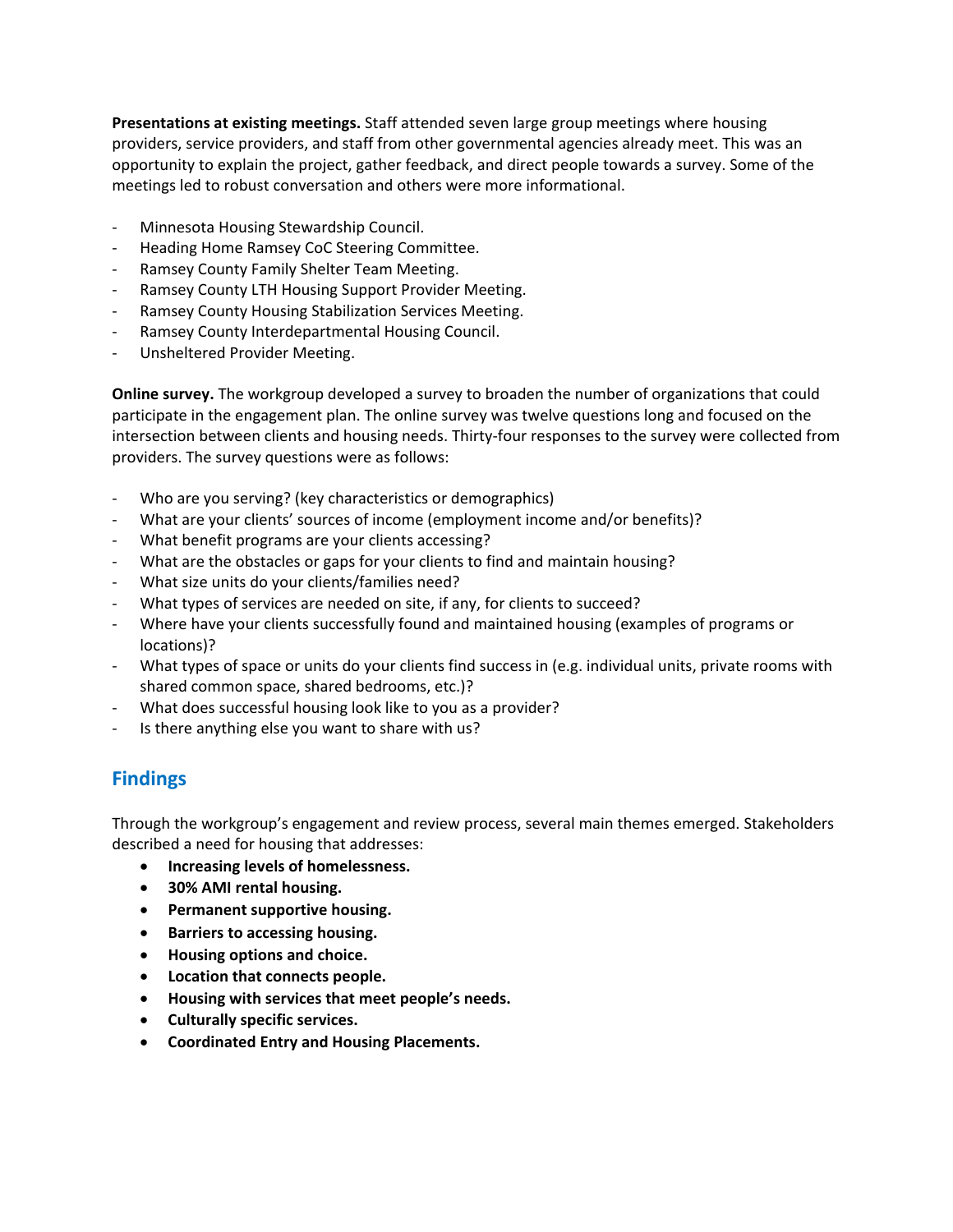#### **Increasing levels of homelessness**

Homelessness in Ramsey County has been increasing over the decade. According to Wilder Research's Homeless in Minnesota 2018 study, there were 1,927 people experiencing homelessness in Ramsey County in 2018, up 8% from 2015. This increase follows a 14% increase in the number of homeless people counted between 2012 and 2015. Other key findings from the Wilder study and Ramsey County's annual homeless counts include:

- There was a marked increase in the number of adults aged 25-54 (up 20%) and older adults (up 25%) experiencing homelessness in Ramsey County from 2015 to 2018. According to 2020 data from Ramsey County's Homeless Management Information System (HMIS), 78% of all homeless residents were over the age of 25.
- Overall, there was a slight decrease between 2015 (902) and 2018 (857) in the number of children and youth (age 24 and younger) experiencing homelessness in Ramsey County, with the number of children with parents increasing (10%) and the number of unaccompanied youth decreasing (-27%). In 2020, Ramsey County counted 811 residents under the age of 24 in the HMIS system, however, this does not account for youth who are not accessing services or "couch-hopping."
- Homelessness often begins at a young age with nearly half (49%) of homeless adults surveyed in Ramsey County stating that they first became homeless by the time they were age 24.
- Physical and mental health issues are persistent among homeless adults. In Ramsey County, 55% of homeless adults reported serious mental illness and 81% reported a serious or chronic condition (this includes mental illness, substance abuse disorder, traumatic brain injury, and chronic physical health conditions).
- In Ramsey County, as in statewide, people who identify as African American, Native American or, multi-racial are disproportionately affected by homelessness. According to the 2020 annual "point-in-time count", over 54% of residents experiencing homelessness identify as African-American. African Americans make up 12.6% of the total Ramsey County population.

Overall, single adults are by far the largest category of residents experiencing homelessness. Family and youth homelessness remains a persistent issue, but traditional means of data collection undercount the level of housing instability.

#### **30% AMI rental housing**

All the housing providers and service providers we heard from during this engagement process reported that their clients made at or below 30% of area median income (AMI). The lowest-income residents in our community have the highest housing cost burdens, fewest housing options, and are most vulnerable to homelessness. In Saint Paul, there are 22,335 renter households with incomes at or below 30% of area median income (AMI), with only 11,560 units affordable at this level. According to the *Ramsey County Economic Competitiveness and Inclusion Plan,* there is a deficit of 15,000 units countywide at 30% AMI or below. Further research is needed to determine the number of units needed per household size.

This housing cost burden falls heavily on BIPOC households. Over half of Black and Asian households are at or below 30% AMI in Saint Paul. This trend is mirrored in suburban Ramsey County. Similarly, people who identify as African American, Native American, or multi-racial are disproportionately affected by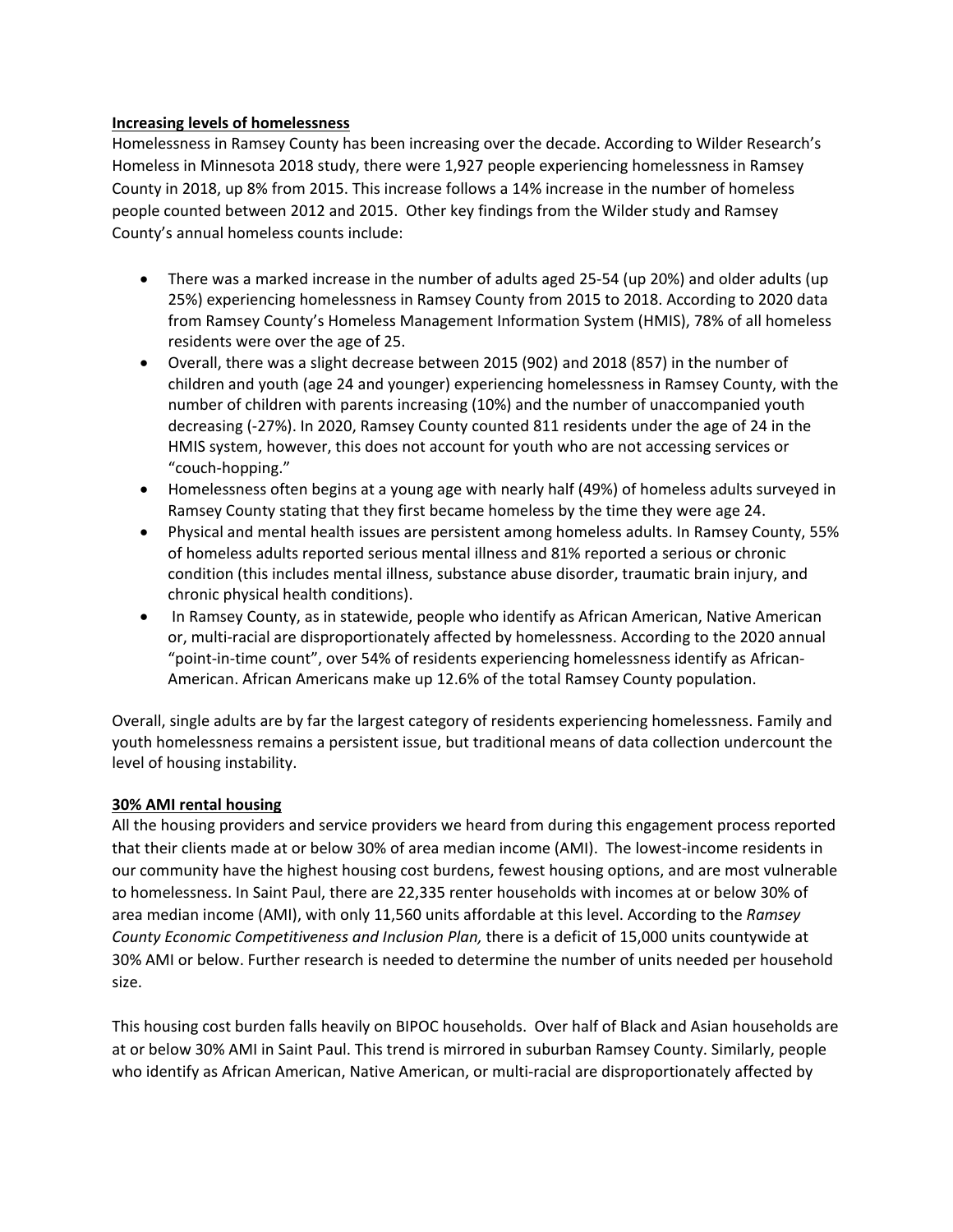homelessness. For example, 54% of homeless residents in Ramsey County are Black, while these residents make up only roughly 12% of the total population.

#### **Permanent Supportive Housing**

While the need for housing affordable to those who make below 30% AMI is well documented, we heard through our engagement that additional permanent supportive housing is greatly needed for those who are experiencing homelessness or are most at risk of homelessness. Providers stressed the need for supportive services to accompany permanent housing. Providers noted that for some residents housing placement without services often leads residents back to the homeless service system. The need for housing with strong mental health supports was a common theme through our engagement methods. This finding is echoed by prior engagement work.

The Heading Home Ramsey 2020 Homeless Needs Assessment recommended doubling the amount of permanent supportive housing stock within the county. Similarly, Ramsey County's 2020 evaluation of Coordinated Entry reported that Permanent Supportive Housing is the most comprehensive and longterm solution for people experiencing homelessness, but the lack of supply is a major reason for residents to move out of homelessness.

#### **Barriers to accessing housing**

Numerous obstacles, often systematic, prevent people from finding and maintaining housing. The housing and service providers we talked to describe a wide array of barriers they see for their clients. Common barriers identified include:

- No income, low income, or unstable/inconsistent income.
- Housing available is not affordable or suitable.
- Insufficient funds for the rental deposit.
- Rental screening barriers such as lack of rental history, no or poor credit history, criminal history, and lack of documentation (ID/SSN/birth certificate).
- Household size or makeup (harder to find larger units or ones that work for multigenerational households).
- Mental and physical health needs.
- Disabilities and accessibility needs.
- Substance abuse issues.
- Racism.
- Lack of culturally specific support and culturally responsive options (especially for LGBTQ, BIPOC and immigrant communities, and youth).
- Lack of social or family support.
- Lack of knowledge about renting (rules and norms, communication with landlord).
- Insufficient "stepping-stones" of support along continuum.

We also heard during our engagement that getting into housing itself does not stop the cycle of homelessness. Once housed, there can be a rocky adjustment period and without proper support, residents may be pushed back into homelessness. The journey towards stability cannot end with housing placement.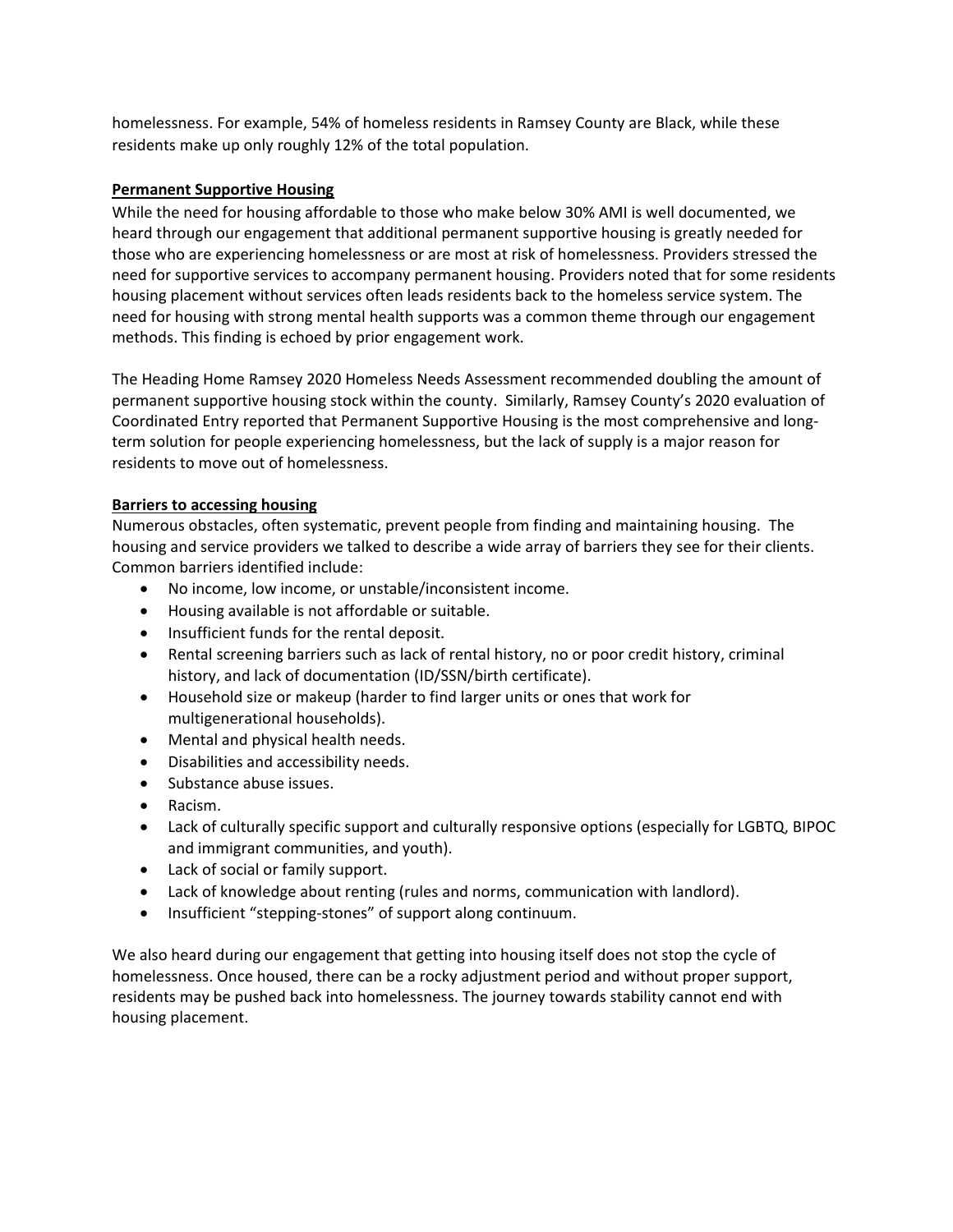#### **Housing options and choice**

There is a need for housing that can serve a variety of types of households including individuals, families with children, and multigenerational households. Deeply affordable units of all sizes are needed from efficiencies to up to 4-bedroom units. Additional permanent supportive housing units and deeply affordable housing without support services are both needed. Providers wanted residents to have multiple options for housing placement based on their level of need and individual preferences.

Beyond unit size, we also heard a desire for flexibility, choice, and a variety of housing options. Key needs include:

- Housing that aligns with individual preferences and needs.
- Housing that provides tenants with a safe environment.
- Housing that provides a sense of autonomy to tenants.
- Housing that provides a sense of community to tenants.
- Housing with specific support services.

For some individuals exiting homelessness, community residences and other forms of congregate housing may be a good option. Placing people who are not ready into fully independent apartments can be very isolating and destabilizing. For others, an independent scattered-site apartment may be best. Housing that provides a certain level of autonomy to tenants is sometimes critical for some residents and others need a more structured program.

Housing with shared common spaces and bathrooms was mentioned as a potential strategy to provide a greater number of units than individual apartments. When designing this style of supportive housing, shared bathrooms were not recommended by many service providers. Providers routinely saw less success for their clients in a shared space that offered little private space. People feel safer and more secure when they have their own private space and we heard that having one's own bathroom is key to this. Community spaces are another important design factor in communal supportive housing. Some residents need and enjoy housing options with shared spaces whereas others want more independence and private space. Sharing living spaces or other community spaces can help enhance community building and a sense of belonging for residents.

#### **Location that connects people**

Transportation access and building on an existing sense of community and connections should be considered when selecting a location. Providers surveyed and interviewed said that housing needs to be located near transit to provide access to food, employment, and services. Neighborhood and cultural/community assets (such as schools, community centers, grocery stores, etc.) are important considerations as well.

#### **Housing with services that meet people's needs**

Successful housing is people-centered and takes into account individuals' and families' different needs. Throughout this engagement process, we heard repeatedly that there needs to be a range of housing options with different levels of independence or support. Properly aligning individuals with housing and services that best meet their needs is key. People coming from Intensive residential treatment services (IRTS), for example, will likely need intensive support services. Other clients may need little to no support services as long as they can afford the unit. "Meeting people where they're at" was a common theme from our survey and interviews.

For example, during an interview, Face to Face staff shared that housing needs to meet young people where they are in their development stage and providers need to take a holistic approach. A wide range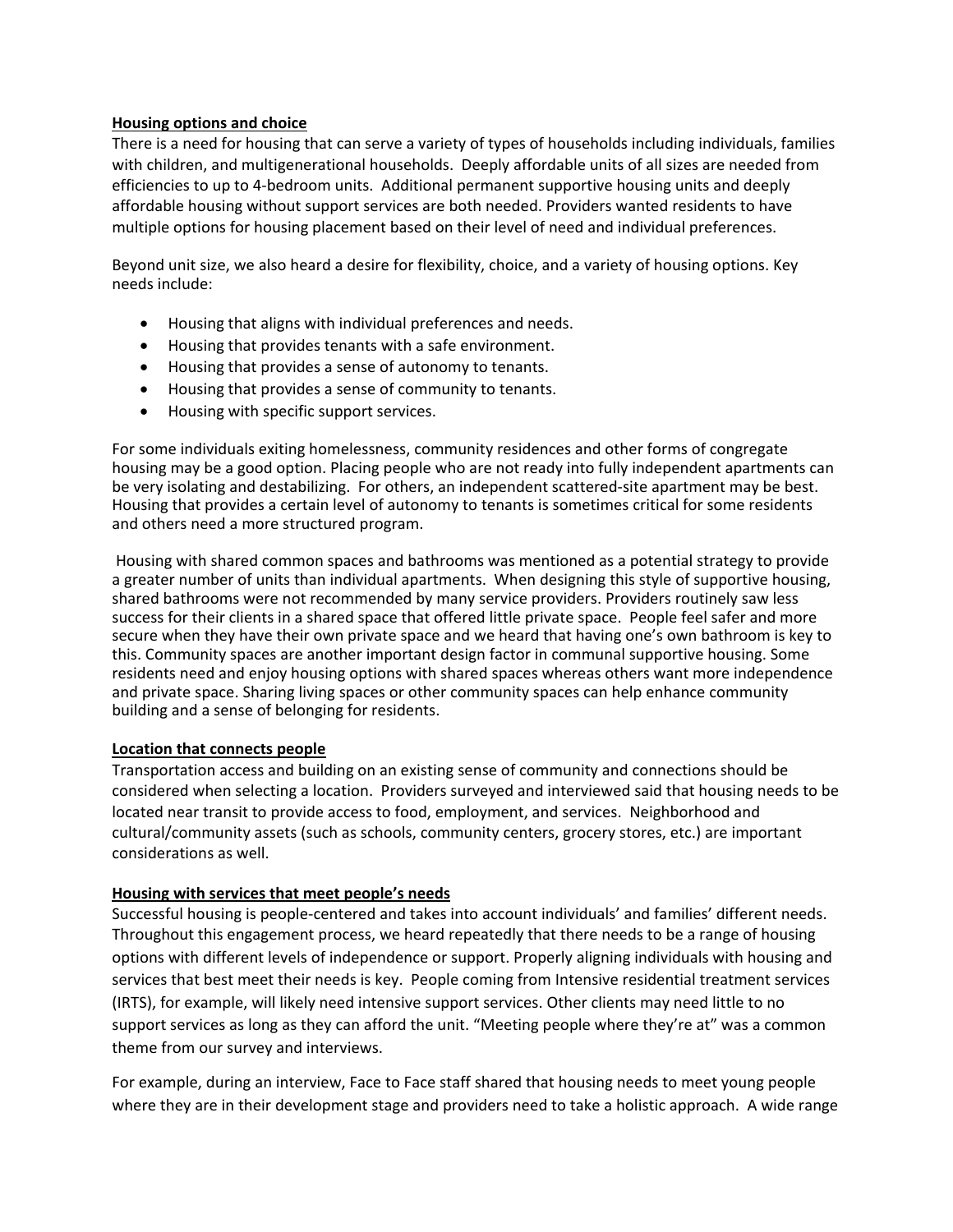of supports could be needed for youth, depending on the individual needs. This could include mental health services to address complex trauma, soft skills coaching on how to talk to a landlord or employer, or employment resources. Often there is a progression from supportive housing in a community setting to more independent housing when the young people are ready to be on their own.

Other examples of on-site services (both existing and needed) that came up during our engagement include:

- − Mental health support and assistance.
- − Navigation of medical and healthcare/well-being services.
- − Navigation to food and other services.
- − Independent living skill supports.
- − Financial services and financial education.
- − Job training and employment help.
- − Childcare.
- − Community building programming.
- − Front desk staff and case managers.

#### **Culturally specific services**

We also heard throughout our engagement work that partnering with nonprofits that are culturally based and/or offer culturally specific services is an important need. This cultural focus is critical to address disparities and issues of equity. Several organizations we met with (including Ain Dah Yung Center, CLUES, Model Cities, and Ujamaa Place, among others) embodied this approach and emphasized its importance. CLUES, for example, talked about how their Latino clients have different needs. Many cannot qualify for Section 8 or other public assistance due to documentation status. For those that may qualify, there is a risk to accepting public assistance because it could endanger immigration status. CLUES staff emphasized the need for providers who are skilled at screening people for services and benefits while taking into consideration documentation and immigration status and public charge implications.

#### **Coordinated Entry and Housing Placements**

Ramsey County's 2020 evaluation of Coordinated Entry reported that the Coordinated Entry System in Ramsey County is not effective at providing housing for people experiencing homelessness and a very small percentage of people in need of housing are provided housing through the system each year. The lack of available housing units was identified as a major reason for the low rate of success in housing people. Additionally, with a lack of available housing options, residents may be placed in settings that do not fit their level of need. The housing providers and service providers we engaged with also discussed referral and assessment barriers including long assessment times, ineffective or traumatic assessment processes, and restrictive eligibility requirements.

The long-term homeless or disabled eligibility requirement was a common criticism among different providers including Handy Help, Ujamaa Place, Avivo, Ain Dah Yung, and Face to Face. People with no income, very little income, or inconsistent income have a difficult time finding housing unless they have a voucher (which are very limited) or they are categorized as long-term homeless or disabled. Providers described the need for lower or no barrier housing so that clients who don't meet those strict definitions can access the housing and services they need.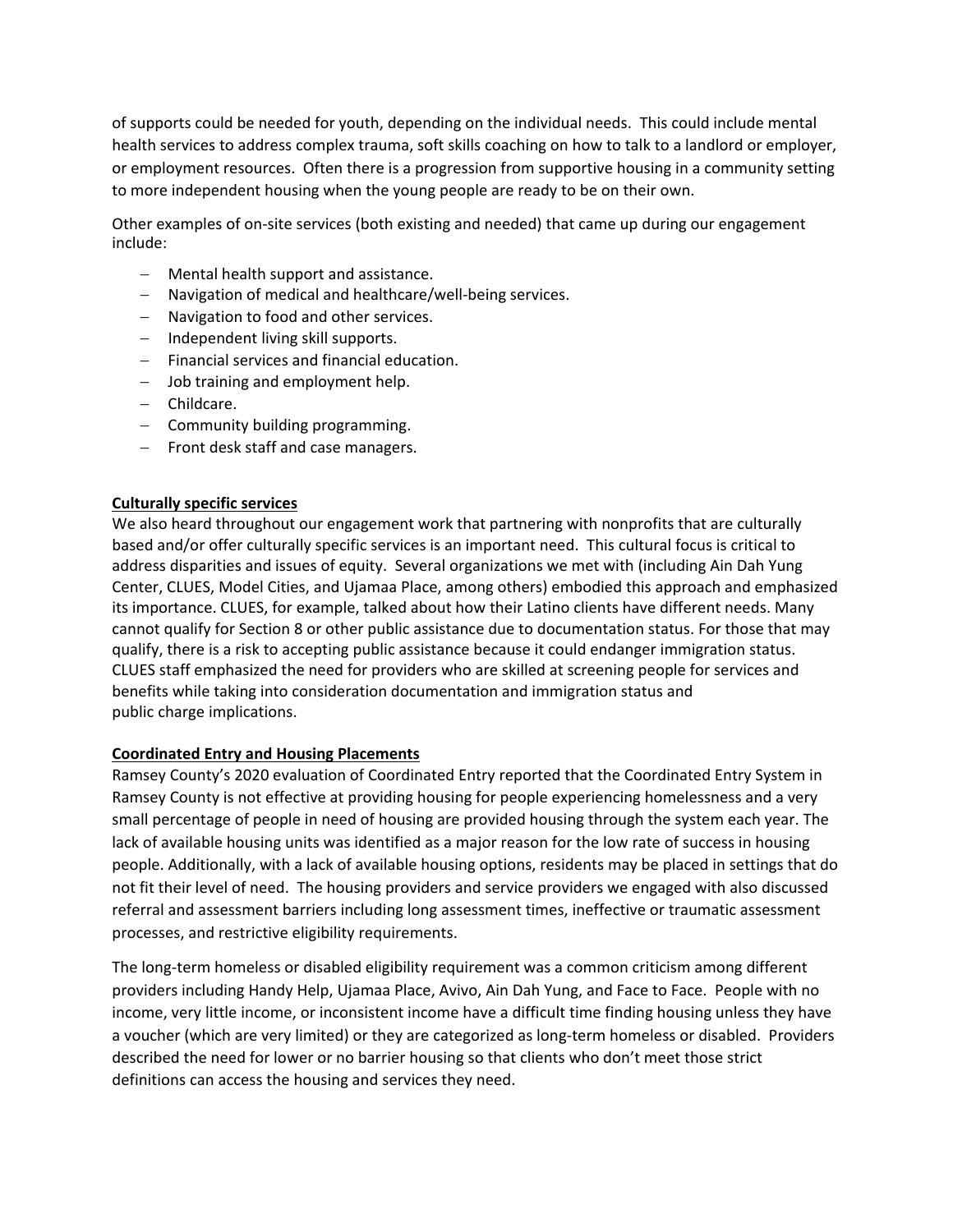Each housing placement option that flows through Coordinated Entry may have different eligibility requirements, which makes matching a resident with an appropriate housing setting difficult and confusing. Survey respondents and those we talked with described bottlenecks in the system that are created when people are provided housing but not in the right setting. An example would be a Housing Support Program placement for a person that needs very light or no services. This resident would probably do better in a deeply affordable apartment without services but remains in a Housing Support unit due to lack of housing supply. More appropriate housing options (and funding to support such placements) are needed so that people able to move up/out can, thus enabling the permanent supportive housing units to be occupied by those who most need them. This finding aligns with the Heading Home Ramsey 2020 Homeless Needs Assessment, which recommended a focus on transitioning people from permanent supportive housing into public housing or private market apartments with subsidies to free up space within the existing HHR Housing Inventory.

Other bottlenecks along the housing continuum were identified by service providers and county staff. Catholic Charities has a pay-for-stay shelter program where male residents pay a small nightly fee for a shelter bed. Often these residents are employed or have other income sources from benefits but make too little to afford an apartment. Targeting this population for 30% AMI apartments without services may free up additional shelter capacity for others. Service providers also identified that many who have somewhat higher incomes from Social Security (SSI) or disability are unwilling to move into a Housing Support setting because state law requires a large percentage of their income to help pay for rent and services. This "client obligation" is a barrier for those in shelter to move towards permanent supportive housing and for those already in Housing Support to save enough money to move into a more independent apartment. We heard that Housing Support works best for those with no income or General Assistance (GA) as the resident's only income source. Housing Support providers must also search for apartments for their clients and are limited by the lack of supply.

From the youth providers, we heard that young people with a history of homelessness often can't meet that definition because they are not currently homeless or they are housed in a way that doesn't count, such as crashing with friends. Furthermore, public assistance programs often do not align with young people's lives. Ujamaa Place, which serves African American youth aged 18-30, reported that most of the clients they work with rely on their employment income and have no additional benefits. Multiple providers we interviewed talked about how young people need housing subsidies or support services and the ability to earn income, grow their careers, or complete education or training. Otherwise, they warned, there is no way for youth to leave assistance or build a safety net.

### **Recommendations**

This workgroup set out to understand the needs of those most at risk of housing instability, establish priorities for new investment, and embed our learnings in our efforts moving forward. The engagement process confirmed a critical need for deeply affordable housing and revealed barriers that our lowestincome residents face in trying to find and maintain housing. We learned from providers that successful housing is people-centered and must be aligned with individual needs. We also heard that housing should be connected with culturally specific providers and community resources. These themes are woven throughout our recommendations. The County and City workgroup, therefore, make the following recommendations: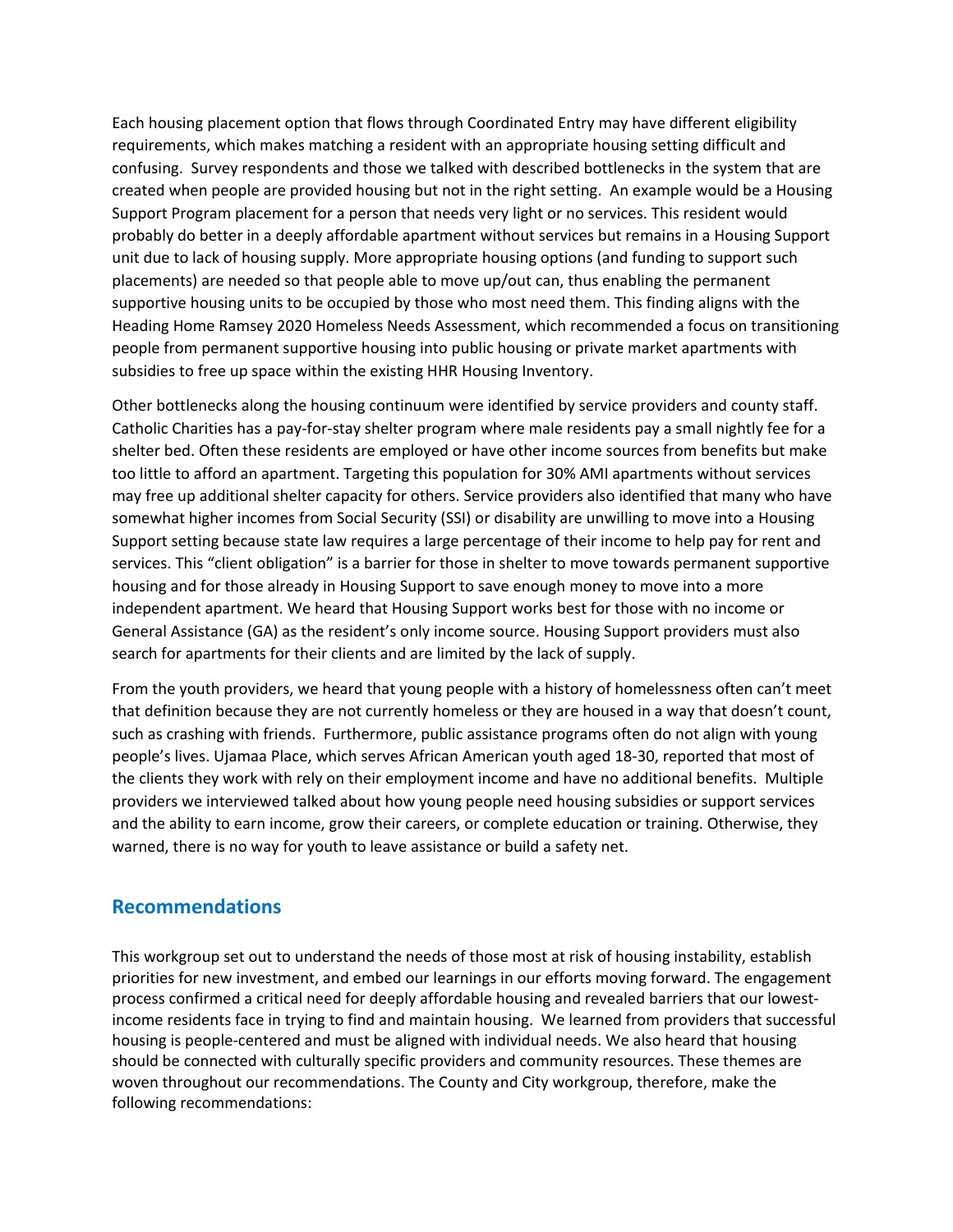- **Invest in the creation of new 30% AMI housing.**
- **Prioritize creation of 1-bedroom and efficiency units to address homelessness.**
- **Expand the supply of diverse housing types.**
- **Create new permanent supportive housing with strong mental health supports.**
- **Locate developments to connect people to jobs and community.**
- **Reduce barriers to new units and connect to service providers.**

#### **Invest in the creation of new 30% AMI housing**

Additional public resources and investments are needed to address the lack of housing affordable to residents, especially for those at or below the 30% Area Median Income (AMI) level. The lowest income residents in our community have the highest housing cost burdens and fewest housing options. Extremely low-income renters must compete with higher-income households for the limited supply of rental homes affordable to them. In Ramsey County, there is an estimated deficit of 15,000 units countywide at 30% AMI or below which includes a deficit of 11,000 units in the City of St. Paul. Public investment should target the creation of new deeply affordable rental units.

#### **Prioritize creation of 1-bedroom and efficiency units to address homelessness**

Single adults make up the largest segment of people experiencing homelessness in Ramsey County. 1 bedroom and efficiency units are most needed, in terms of numbers of units alone, to meet the needs of homeless adults. These smaller-sized units are needed both in permanent supportive housing sites and within the larger housing market. Having a greater supply of both supportive and non-supportive units is needed to address bottlenecks in the existing Heading Home Ramsey housing inventory.

#### **Expand the supply of diverse housing types**

While single adults make up the greatest number of people coming through Coordinated Entry in Ramsey County, we still see substantial numbers of other populations facing housing instability, including family and youth, and among specific adult demographics, such as seniors or people with disabilities. Both independent and supportive housing that is designed to meet the needs of these diverse populations is needed. For example, if a development aims to serve families then larger-sized units would be appropriate and encouraged. This recognizes that deeply affordable housing for families with children and multigenerational households is a gap in the existing housing market and that these units help prevent housing instability.

#### **Create new permanent supportive housing with strong mental health supports**

Permanent supportive housing with on-site services is greatly needed to help people stabilize out of the homeless service system. A holistic approach to supportive housing that recognizes the mental, physical, and social health of residents was a common theme throughout our engagement, as was the need for culturally specific services. Of particular importance is supportive housing that can serve those with persistent mental or behavioral health challenges as our current system lacks adequate intensive mental health services.